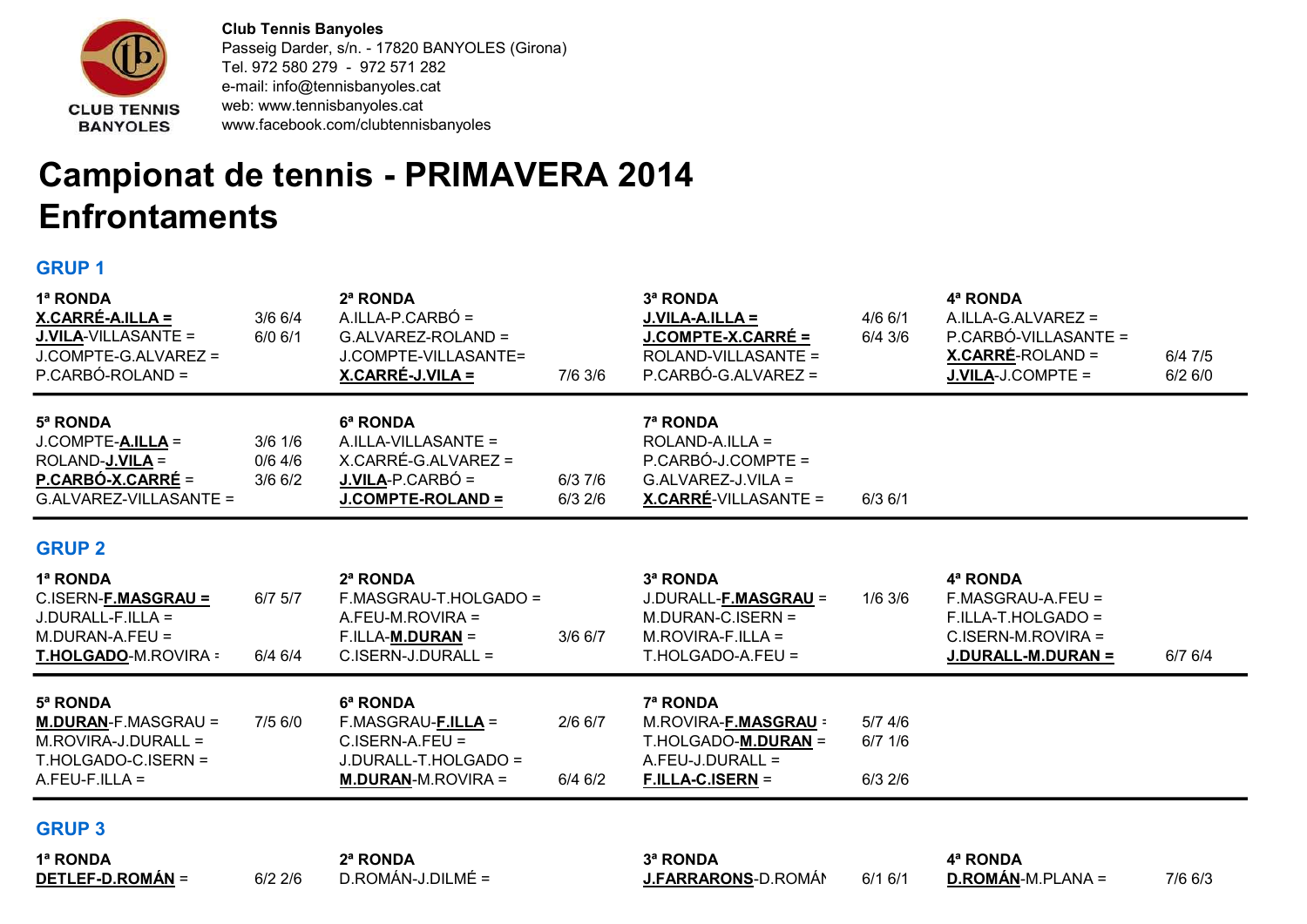| J.FARRARONS-J.BUSQUETS =<br>X.RAFART-M.PLANA =<br>J.DILMÉ-C.PLANAS =                                          | 5/7 6/4                  | $M.PLANA-C.PLANAS =$<br>J.BUSQUETS-X.RAFART =<br>DETLEF-J.FARRARONS =                                        | 7/5 6/4                          | X.RAFART-DETLEF =<br>C.PLANAS-J.BUSQUETS =<br>J.DILMÉ-M.PLANA =                                                     |                          | J.BUSQUETS-J.DILMÉ =<br>DETLEF-C.PLANAS =<br>J.FARRARONS-X.RAFART =                                        |                      |
|---------------------------------------------------------------------------------------------------------------|--------------------------|--------------------------------------------------------------------------------------------------------------|----------------------------------|---------------------------------------------------------------------------------------------------------------------|--------------------------|------------------------------------------------------------------------------------------------------------|----------------------|
| 5ª RONDA<br>X.RAFART-D.ROMÁN =<br>C.PLANAS-J.FARRARONS =<br>$J.DILMÉ-DETLEF =$<br><b>M.PLANA-J.BUSQUETS =</b> | $6/7$ $2/6$<br>7/5 6/6   | 6ª RONDA<br><b>D.ROMÁN-J.BUSQUETS:</b><br>DETLEF-M.PLANA =<br>J.FARRARONS-J.DILMÉ =<br>X.RAFART-C.PLANAS =   | 6/27/5<br>$3/6$ 4/6<br>$6/3$ 3/6 | 7ª RONDA<br>C.PLANAS-D.ROMÁN =<br>J.DILMÉ-X.RAFART =<br>M.PLANA-J.FARRARONS<br>J.BUSQUETS-DETLEF =                  | 6/12/6<br>$0/6$ 1/6      |                                                                                                            |                      |
| <b>GRUP 4</b>                                                                                                 |                          |                                                                                                              |                                  |                                                                                                                     |                          |                                                                                                            |                      |
| 1ª RONDA<br>C.MASGRAU-M.CREHUET=<br>C.VILA-J.COMALAT =<br>$C.BOBI.-E.JUNCÀ =$<br>I.ARBELOA-P.BARCELÓ          | $6/3$ 4/6<br>$3/6$ $1/6$ | 2ª RONDA<br>M.CREHUET-I.ARBELOA =<br>E.JUNCÀ-P.BARCELÓ =<br>J.COMALAT-C.BOBI. =<br><b>C.MASGRAU-C.VILA =</b> | $1/6$ 0/6<br>$6/4$ $6/3$         | 3ª RONDA<br><b>C.VILA-M.CREHUET =</b><br>C.BOBI.-C.MASGRAU =<br>P.BARCELÓ-J.COMALAT =<br><b>I.ARBELOA-E.JUNCÀ =</b> | $6/2$ 6/1<br>$6/0$ $6/2$ | 4ª RONDA<br>$M.CREHUET-E.JUNCÀ =$<br>J.COMALAT-I.ARBELOA =<br>C.MASGRAU-P.BARCELÓ =<br>$C.VILA-C.BOBI. =$  |                      |
| 5ª RONDA<br>C.BOBI.-M.CREHUET =<br>P.BARCELÓ-C.VILA =<br>I.ARBELOA-C.MASGRAU =<br>E.JUNCÀ-J.COMALAT =         |                          | 6ª RONDA<br>M.CREHUET-J.COMALAT =<br>C.MASGRAU-E.JUNCÀ =<br>C.VILA-I.ARBELOA =<br>C.BOBI.-P.BARCELÓ =        | $1/6$ 2/6                        | 7ª RONDA<br>P.BARCELÓ-M.CREHUET =<br>I.ARBELOA-C.BOBI. =<br>$E.UINCÀ-C.VILA =$<br>J.COMALAT-C.MASGRAU =             | $0/6$ 0/6                |                                                                                                            |                      |
| <b>GRUP 5</b>                                                                                                 |                          |                                                                                                              |                                  |                                                                                                                     |                          |                                                                                                            |                      |
| 1ª RONDA<br>J.TURON-J.M.VILAR =<br>$M.PULIDO-P.VICIANA =$<br>J.YANI-O.ALONSO =<br>A.CASAS-M.J.ROMÁN =         | 6/16/2                   | 2ª RONDA<br>A.CASAS-J.M.VILAR =<br><b>O.ALONSO-M.J.ROMÁN =</b><br>P.VICIANA-J.YANI =<br>J.TURON-M.PULIDO =   | 6/16/4<br>$0/6$ 3/6              | 3ª RONDA<br>$M.PULIDO-J.M.VILAR =$<br>J.YANI-J.TURON =<br>M.J.ROMÁN-P.VICIANA =<br>A.CASAS-O.ALONSO =               | $6/0$ $6/3$<br>$0/6$ 2/6 | 4ª RONDA<br><b>O.ALONSO-J.M.VILAR =</b><br>P.VICIANA-A.CASAS =<br>J.TURON-M.J.ROMÁN =<br>M.PULIDO-J.YANI = | 6/0 6/4<br>$1/6$ 0/6 |
| 5ª RONDA<br>J.YANI-J.M.VILAR =<br>M.J.ROMÁN-M.PULIDO =<br>A.CASAS-J.TURON =<br><b>O.ALONSO-P.VICIANA =</b>    | $3/6$ $1/6$<br>6/16/4    | 6ª RONDA<br>P.VICIANA-J.M.VILAR =<br>J.TURON-O.ALONSO =<br><b>M.PULIDO-A.CASAS =</b><br>J.YANI-M.J.ROMÁN =   | $2/6$ 0/6<br>$6/0$ $6/2$         | 7ª RONDA<br>M.J.ROMÁN-J.M.VILAR =<br>A.CASAS-J.YANI =<br>O.ALONSO-M.PULIDO =<br>P.VICIANA-J.TURON =                 | 6/7 6/7                  |                                                                                                            |                      |
| <b>GRUP 6</b>                                                                                                 |                          |                                                                                                              |                                  |                                                                                                                     |                          |                                                                                                            |                      |

1ª RONDA 2ª RONDA 3ª RONDA 4ª RONDA A.RAMIÓ-D.CASTANY = 7/6 6/3 D.CASTANY-R.ROMÁN = 6/4 7/6 D.TUBERT-D.CASTANY = D.CASTANY-P.CASELLAS =<br>D.TUBERT-A.REY = P.CASELLAS-T.BOUMAN = J.PLA-A.RAMIÓ = A.REY-R.ROMÁN = D.TUBERT-A.REY = P.CASELLAS-T.BOUMAN = J.PLA-A.RAMIÓ = A.REY-R.ROMÁN = J.PLA-P.CASELLAS = A.REY-J.PLA = T.BOUMAN-A.REY = A.RAMIÓ-T.BOUMAN =<br>R.ROMÁN-T.BOUMAN = A.RAMIÓ-D.TUBERT = R.ROMÁN-P.CASELLAS = D.TUBERT-J.PLA =

R.ROMÁN-P.CASELLAS =